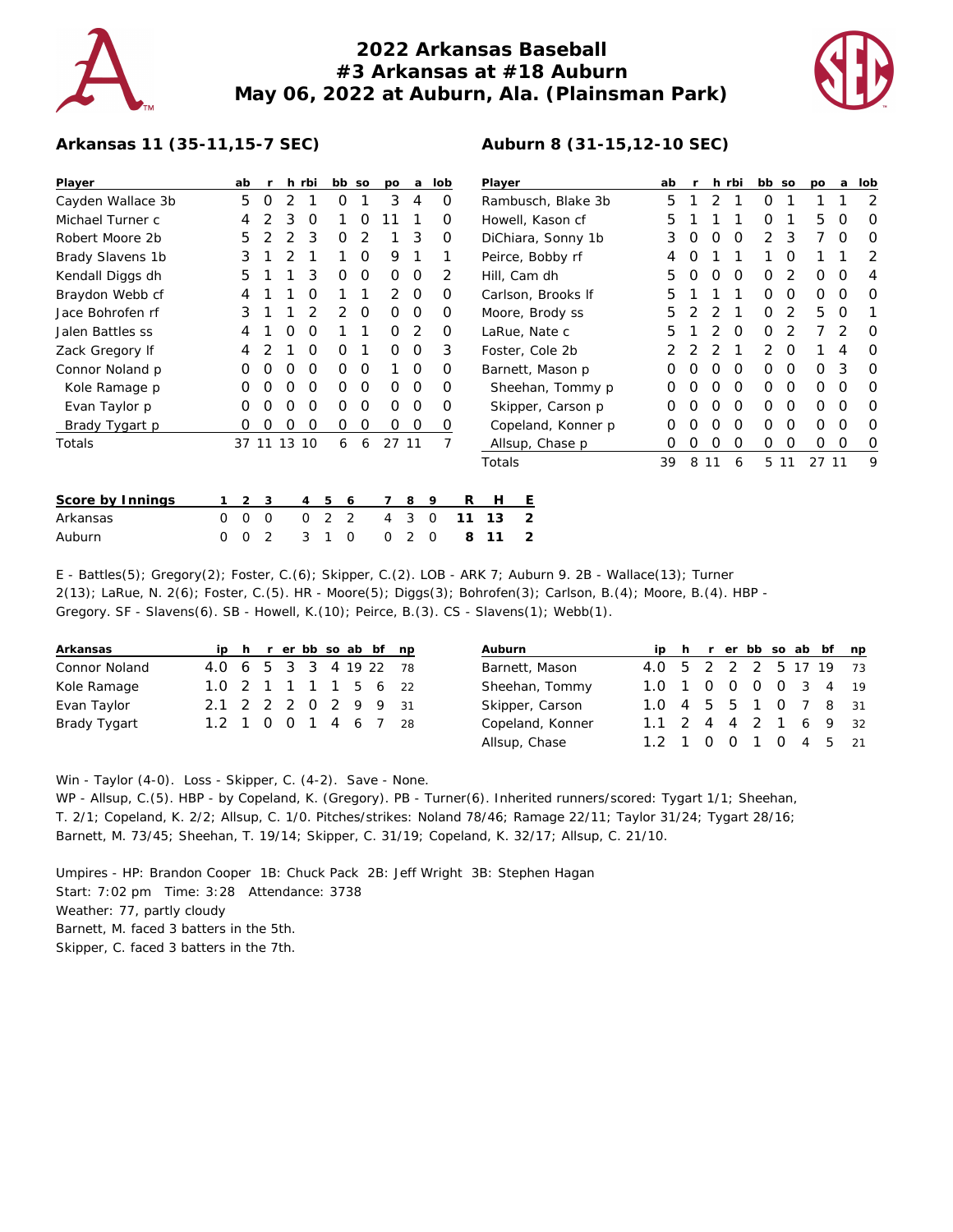

## **2022 Arkansas Baseball #3 Arkansas at #18 Auburn May 06, 2022 at Auburn, Ala. (Plainsman Park)**



| Score by Innings |  |  |  | 1 2 3 4 5 6 7 8 9 R H E   |  |  |  |
|------------------|--|--|--|---------------------------|--|--|--|
| Arkansas         |  |  |  | 0 0 0 0 2 2 4 3 0 11 13 2 |  |  |  |
| <b>Auburn</b>    |  |  |  | 0 0 2 3 1 0 0 2 0 8 11 2  |  |  |  |

Arkansas starters: 7/3b Wallace; 12/c Turner; 1/2b Moore; 17/1b Slavens; 5/dh Diggs; 24/cf Webb; 8/rf Bohrofen; 2/ss Battles; 3/lf Gregory; 13/p Noland;

Auburn starters: 1/3b Rambusch, B.; 5/cf Howell, K.; 17/1b DiChiara, S.; 27/rf Peirce, B.; 16/dh Hill, C.; 19/lf Carlson, B.; 4/ss Moore, B.; 28/c LaRue, N.; 7/2b Foster, C.; 18/p Barnett, M.;

 reached on a fielder's choice (1-2 KKBF); Wallace out at third p to 3b. Moore struck out swinging (2-2 FFBBS). Slavens flied out to cf (0-0). 0 runs, 1 hit, 0 errors, 1 LOB.

Auburn 1st - Rambusch, B. popped up to 2b (3-2 KFBBB). Howell, K. hits, 0 errors, 2 LOB. grounded out to 3b (0-0). DiChiara, S. struck out looking (3-2 SSBBBK). 0 runs, 0 hits, 0 errors, 0 LOB.

Arkansas 2nd - Diggs lined out to ss (0-0). Webb flied out to cf (1-0 B). Bohrofen walked (3-2 BKBSBB). Battles reached on an error by 202-2 KBKB). Wallace popped up to ss (3-2 BBSBF). 2 runs, 1 hit, 0 (0-1 K); Bohrofen advanced to second. Gregory struck out looking errors, 0 LOB. (0-2 KKK). 0 runs, 0 hits, 1 error, 2 LOB.

Auburn 2nd - Peirce, B. walked (3-1 BKBBB). Hill, C. flied out to cf to left center (3-2 BBBKK). Peirce, B. stole second. Carlson, B. grounded out to 3b (0-2 KK). Moore, B. struck out swinging (2-2 SBBKS). 0 runs, 0 hits, 0 errors, 1 LOB.

Arkansas 3rd - Wallace struck out looking (3-2 KBKFBBK). Turner doubled down the lf line (3-2 BFKFBB). Moore struck out swinging (3-2 BKSFBFFBS). Slavens singled through the right side (1-0 B); Turner advanced to third, out at home rf to c. 0 runs, 2 hits, 0 errors, 1 LOB.

Auburn 3rd - LaRue, N. struck out swinging (2-2 BKBSS). Foster, C. walked (3-2 SBFBBB). Rambusch, B. singled to shortstop (1-0 B); Auburn 7th - Hill, C. struck out looking (2-2 KKBBK). Carlson, B. Foster, C. advanced to second. Howell, K. reached on a fielder's choice, bunt (0-0); Rambusch, B. advanced to second; Foster, C. outs (3-1 BBFB). 0 runs, 0 hits, 0 errors, 0 LOB. at third c to 3b. Howell, K. advanced to second on a passed ball; Rambusch, B. advanced to third. DiChiara, S. intentionally walked. Arkansas 8th - Gregory hit by pitch (0-1 K). Wallace flied out to cf Peirce, B. reached on an error by ss, advanced to second on the throw (2-2 KBFFBF); DiChiara, S. advanced to third; Howell, K. scored, unearned; Rambusch, B. scored, unearned. Hill, C. out at first 1b to p (0-0). 2 runs, 1 hit, 1 error, 2 LOB.

Arkansas 4th - Diggs grounded out to p, bunt (0-0). Webb struck out swinging (1-2 KBKS). Bohrofen grounded out to p (0-0). 0 runs, 0 Auburn 8th - LaRue, N. doubled to left center (0-2 KF). Foster, C. hits, 0 errors, 0 LOB.

Auburn 4th - Carlson, B. homered to right center, RBI (1-0 B). Moore, Tygart to p for Taylor. Howell, K. struck out swinging (1-2 BFFS). B. singled to right field (1-2 FBF). LaRue, N. lined out to 3b (1-1 KB). Foster, C. singled through the right side (2-1 SBB); Moore, B. advanced to third. Rambusch, B. singled, bunt, RBI (0-1 K); Foster, scored. Hill, C. struck out looking (2-2 BSKBK). 2 runs, 3 hits, 0 C. advanced to second; Moore, B. scored. Howell, K. singled througlerrors, 2 LOB. the left side, RBI (0-0); Rambusch, B. advanced to second, advanced to third on an error by lf; Foster, C. scored. DiChiara, S. struck out looking (3-2 BBKBSFK); Howell, K. stole second. Peirce, B. grounded out to 2b (0-0). 3 runs, 5 hits, 1 error, 2 LOB.

 scored. Sheehan, T. to p for Barnett, M.. Turner singled to left field (1-2 BKKFF); Wallace advanced to second; Gregory advanced to third. Moore reached on a fielder's choice (2-2 BFBFF); Turner out at second 2b unassisted. Slavens flied out to cf, SAC, RBI (1-1 BK); Gregory scored. Diggs grounded out to 2b (1-2 KKB). 2 runs, 3 hits, 0 errors, 2 LOB.

Arkansas 1st - Wallace doubled down the rf line (2-2 KSBB). Turner Auburn 5th - Ramage to p for Noland. Hill, C. grounded out to 2b (2-2 KBKB). Carlson, B. grounded out to 3b (3-2 BKFBB). Moore, B. homered to right center, RBI (1-0 B). LaRue, N. doubled to left center (1-0 B). Foster, C. walked (3-0 BBBB). Rambusch, B. struck out swinging, grounded out to c unassisted (0-2 KFS). 1 run, 2

> Arkansas 6th - Skipper, C. to p for Sheehan, T.. Webb walked (3-2 BKBBFB). Bohrofen homered to right center, 2 RBI (0-1 F); Webb scored. Battles grounded out to 3b (0-0). Gregory flied out to cf

Auburn 6th - Taylor to p for Ramage. Howell, K. lined out to 3b (1-0 B). DiChiara, S. struck out swinging (1-2 KBFS). Peirce, B. grounded out to 2b (0-2 FKF). 0 runs, 0 hits, 0 errors, 0 LOB.

Arkansas 7th - Turner doubled to left center (0-1 K). Moore singled to pitcher (2-2 SFFBB); Turner advanced to third, scored on an error by p. Slavens singled through the right side (1-1 KB); Moore advanced to second. Copeland, K. to p for Skipper, C.. Diggs homered to right field, 3 RBI (1-1 KB); Slavens scored; Moore scored. Webb grounded out to 2b (1-2 FBK). Bohrofen grounded out to 2b (1-1 KB). Battles struck out swinging (1-2 BSFS). 4 runs, 4 hits, 1 error, 0 LOB.

flied out to cf to right center (0-1 K). Moore, B. grounded out to

 to right center (0-0). Turner walked (3-0 BBBB); Gregory advanced to second. Moore homered to left field, 3 RBI (2-2 BBFFF); Turner scored; Gregory scored. Slavens walked (3-1 SBBBB). Allsup, C. to p for Copeland, K.. Slavens out at second c to ss, caught stealing. Diggs popped up to ss (3-2 BFBBF). 3 runs, 1 hit, 0 errors, 0 LOB.

 doubled to right center, RBI (0-2 KK); LaRue, N. scored. Rambusch, B. grounded out to ss (0-2 KK); Foster, C. advanced to third. DiChiara, S. walked (3-1 KBBBB). Peirce, B. singled to center field, RBI (0-0); DiChiara, S. advanced to second; Foster, C.

Arkansas 9th - Webb singled to third base (3-2 BFSBB). Webb out at second c to ss, caught stealing. Bohrofen walked (3-1 KBBBB). Bohrofen advanced to second on a wild pitch. Battles flied out to rf (1-0 B); Bohrofen advanced to third. Gregory grounded out to 2b

Arkansas 5th - Battles walked (3-2 SBBFBB). Gregory singled to right (0-1 K). 0 runs, 1 hit, 0 errors, 1 LOB. center (0-0); Battles advanced to third. Wallace singled to shortstop, RBI (3-1 SBBB); Gregory advanced to second; Battles Auburn 9th - Carlson, B. grounded out to 3b (1-1 KB). Moore, B.